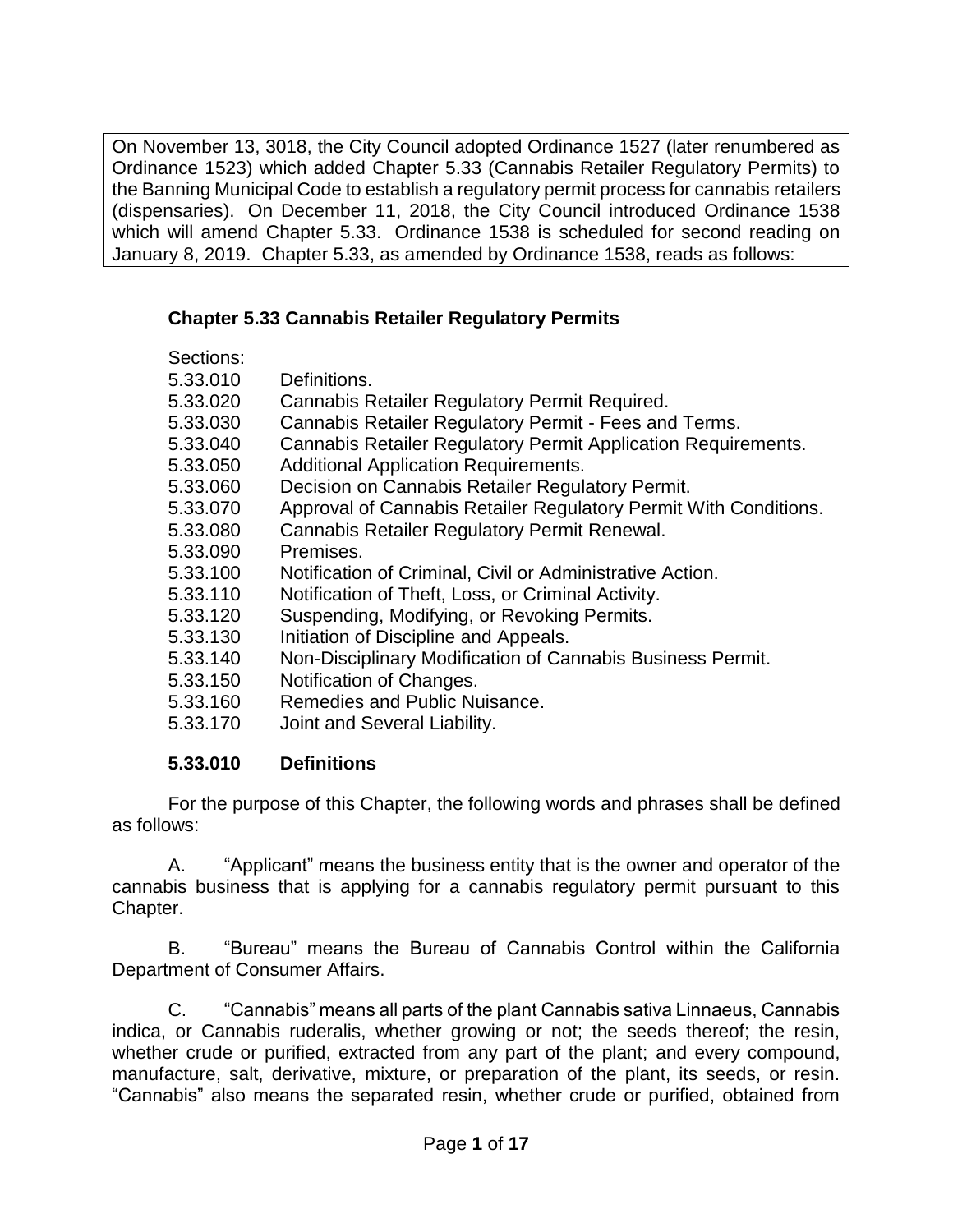cannabis. "Cannabis" does not include the mature stalks of the plant, fiber produced from the stalks, oil or cake made from the seeds of the plant, any other compound, manufacture, salt, derivative, mixture, or preparation of the mature stalks (except the resin extracted therefrom), fiber, oil, or cake, or the sterilized seed of the plant which is incapable of germination. For the purpose of this Chapter, "cannabis" does not mean "industrial hemp" as defined by Section 11018.5 of the Health and Safety Code.

D. "Cannabis business" means a cannabis retailer.

E. "Cannabis products" has the same meaning as in Section 11018.1 of the Health and Safety Code.

F. "Cannabis Retailer" means a cannabis business that engages in the retail sale and delivery of cannabis or cannabis products to customers.

G. "City" means the City of Banning.

H. "City Manager" means the City Manager or his/her designee.

I. "Convicted" or "conviction" means a plea or verdict of guilty or a conviction following a lea of nolo contendere was entered, but does not include any plea, verdict, or conviction that is expunged pursuant to California law or a similar federal or state law where the expungement was granted.

J. "Commercial cannabis activity" includes the cultivation, possession, manufacture, distribution, processing, storing, laboratory testing, packaging, labeling, transportation, delivery or sale of cannabis and cannabis products, or engaging in any other cannabis activity that requires a state license issued by a licensing authority.

K. "Eligible property" or "Eligible properties" means any property located within the Highway Serving Commercial zone that meets the location requirements set forth in Chapter 17.54.

L. "Financial interest" shall have the meaning set forth in Section 5004 of Title 16 of the California Code of Regulations, as the same may be amended from time to time.

M. "Licensing authority" means the Bureau of Cannabis Control; CalCannabis Cultivation Licensing, a division of the California Department of Food and Agriculture (CDFA); the California Department of Public Health's Manufactured Cannabis Safety Branch; or any other state cannabis licensing authority.

N. "Owner" means any of the following:

1. A person with an aggregate ownership interest of 20 percent or more in the person applying for a permit or a permittee, unless the interest is solely a security, lien, or encumbrance.

2. The chief executive officer of a nonprofit or other entity.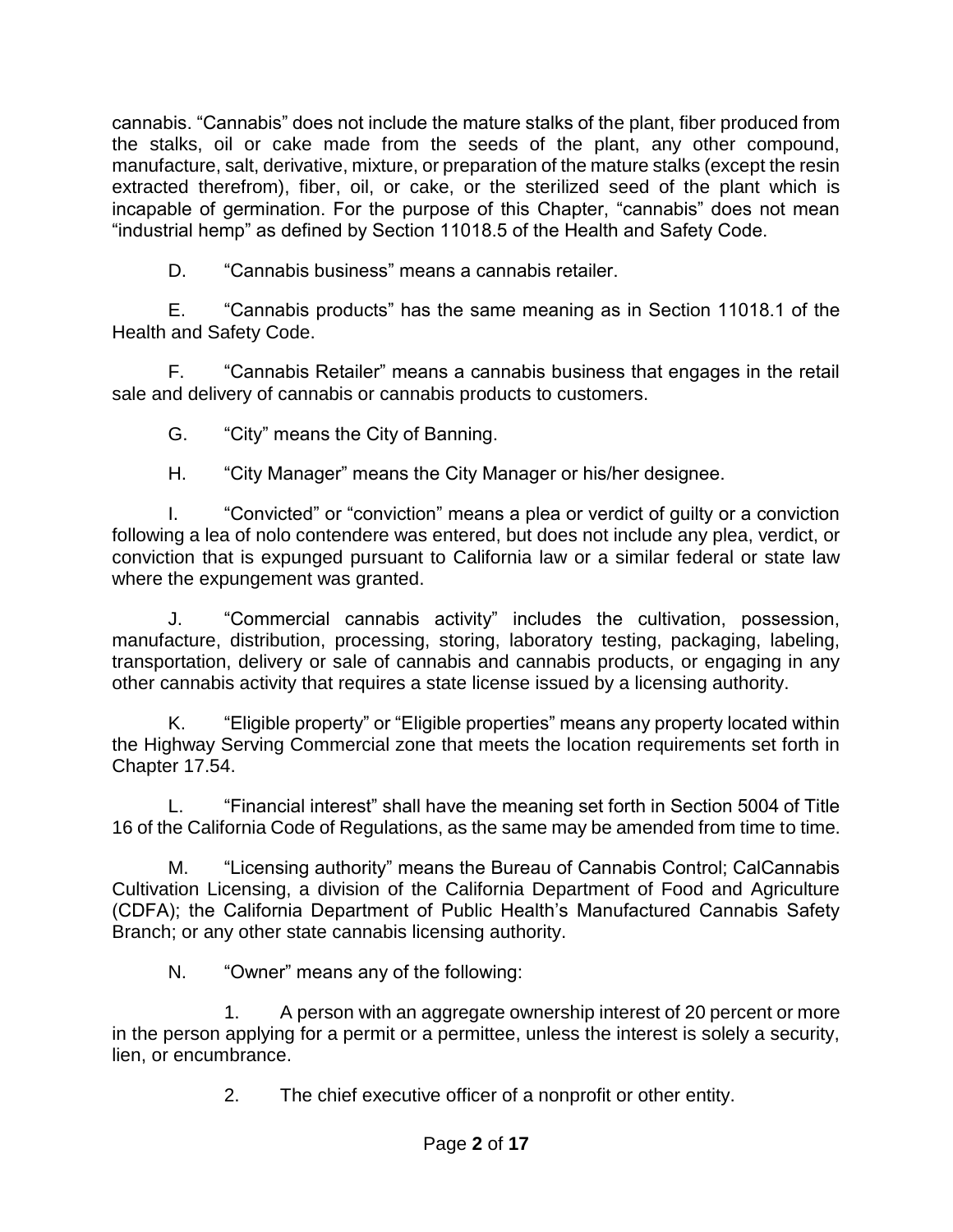3. A member of the board of directors of a nonprofit.

4. An individual who will be participating in the direction, control, or management of the person applying for a permit. An owner who is an individual participating in the direction, control, or management of the commercial or retail cannabis business includes any of the following:

a) A partner of a cannabis business that is organized as a partnership.

b) A member of a limited liability company of a cannabis business that is organized as a limited liability company.

c) An officer or director of a cannabis business that is organized as a corporation.

O. "Permit" means a Cannabis Retailer Regulatory Permit issued under this Chapter.

P. "Permittee" means any person holding a Permit under this Chapter.

Q. "Person" includes any individual, firm, partnership, joint venture, association, corporation, Limited Liability Company, estate, trust, business trust, receiver, syndicate, non-profit, or any other group or combination acting as a unit, and the plural as well as the singular.

R. "Premises" means the designated structure or structures and land specified in the application that is owned, leased, or otherwise held under the control of the applicant or permittee where the commercial or retail cannabis activity will be or is conducted.

S. "Significant discrepancy" means a difference in actual inventory compared to records pertaining to inventory of at least one thousand dollars (\$1,000). For purposes of determining a discrepancy, the acquisition price of the cannabis goods shall be used to determine the value of cannabis goods in a permittee's inventory.

### **5.33.020 Cannabis Regulatory Permit Required.**

A. No person shall establish, or operate a cannabis business within the City unless the person has:

1. A valid business license;

- 2. A valid permit issued by the City pursuant to this Chapter;
- 3. A valid conditional use permit issued pursuant to Chapter 17.54; and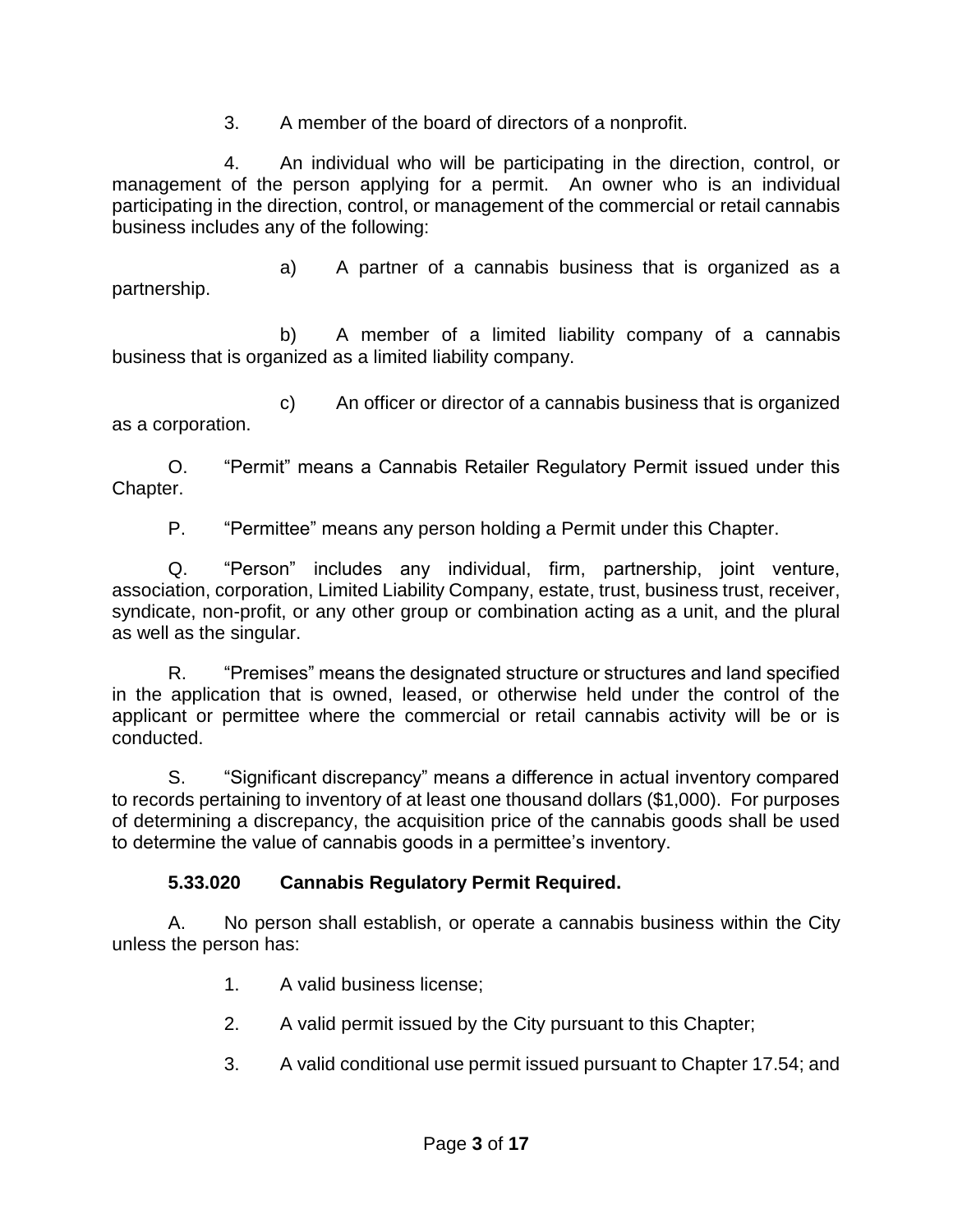4. A valid license issued by the Bureau to conduct the specific commercial cannabis activity that is being conducted on the premises.

B. Each cannabis business shall obtain a separate permit. Permits are nontransferable and will only be issued to the entity that will own and operate the cannabis business.

C. Any permit that is issued shall not go into effect unless a conditional use permit is also issued by the City Council pursuant to Chapter 17.54 of the Banning Municipal Code.

D. A permit is issued pursuant to this Chapter is valid for a term of one (1) year from the date of issuance. Renewal terms shall not exceed one (1) year.

### **5.33.030 Cannabis Retailer Regulatory Permits.**

A. An owner of a cannabis business may apply for a permit, on behalf of a cannabis business, by filing an application with the City Manager.

B. A cannabis business may only submit one application. If a cannabis business has multiple owners, only one owner may submit an application on behalf of the cannabis business. Multiple cannabis businesses may submit an application to operate at the same eligible property in the City. However, consistent with Section 17.54.030(B), a cannabis business shall not be permitted to operate at multiple locations in the City, nor shall a cannabis business be issued a permit if any owner or person with a financial interest in the cannabis business is also an owner or has a financial interest in any other cannabis business that is operating in the City or that has obtained a permit to operate in the City.

C. No person shall knowingly make a false statement of fact or knowingly omit any information that is required in the permit application.

D. Applications shall not be accepted or processed unless the applicant pays the nonrefundable application fee in the amount to be established by resolution of the City Council.

E. Applications will be accepted by appointment only and the applicant must adhere to the application procedures adopted by resolution of the City Council.

F. The application shall be on a form approved by the City Manager and shall include, but not be limited to, the following:

1. The type of cannabis business the applicant seeks to operate in the City, a description of the commercial cannabis activity that will be conducted on the premises, and a general description of the products that will be sold on or from the premises.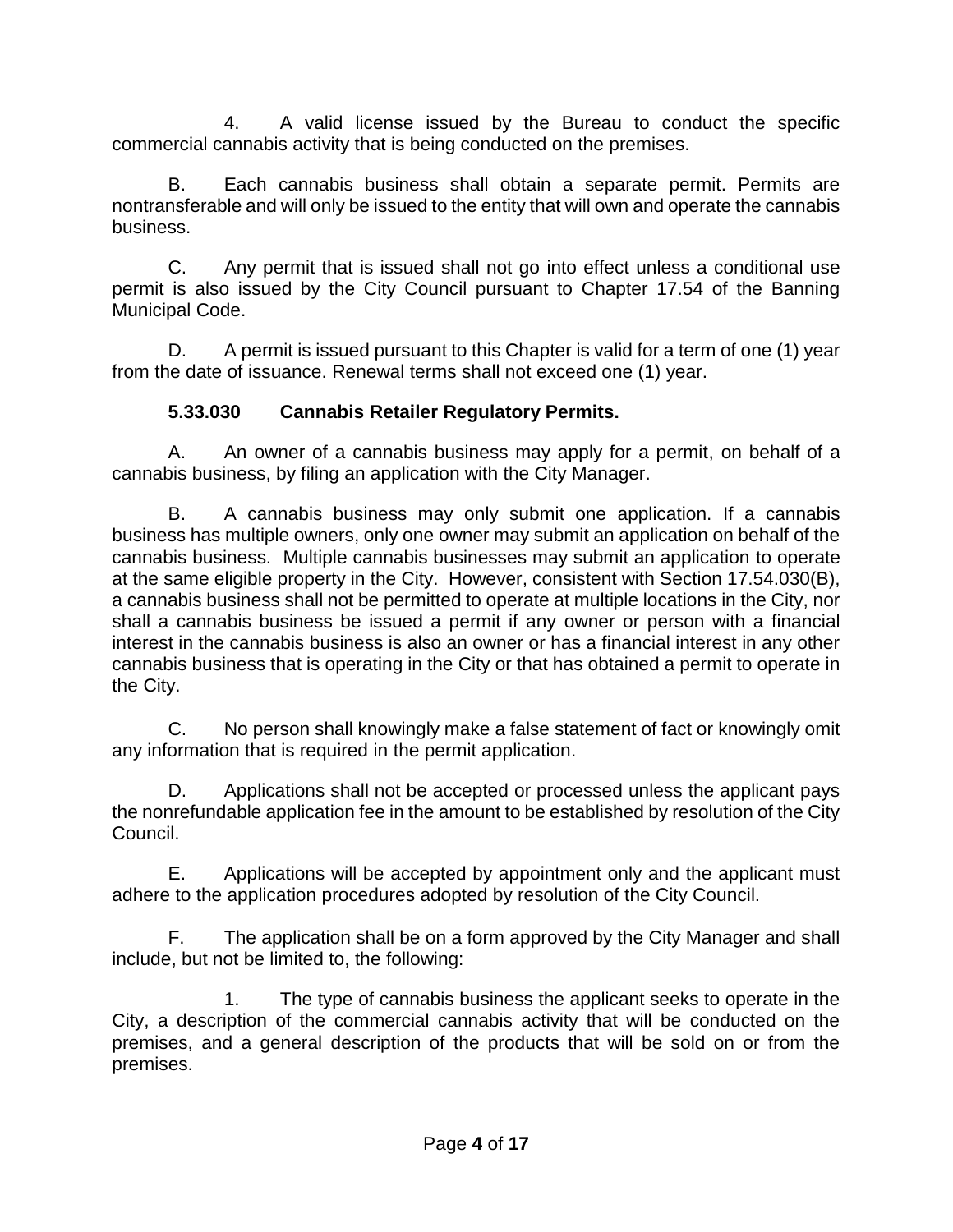2. A description of the statutory entity or business form that will serve as the legal structure for the cannabis business; a copy of its formation and organizing documents, including, but not limited to, articles of incorporation, certificate of amendment, statement of information, articles of association, bylaws, partnership agreement, operating agreement, and fictitious business name statement; and the name and address of its agent for purposes of service of process.

3. A list of every fictitious business name the cannabis business is operating under.

4. The legal name of the applicant.

5. The current name and primary and secondary telephone numbers and email addresses of at least one twenty-four (24) hour on-call manager to address and resolve complaints and to respond to operating problems or concerns associated with the cannabis business.

6. If applicable, the business trade name ("DBA") of the cannabis business.

7. A list of the license types and the license numbers issued by any licensing authority to the applicant, or any other owner of the cannabis business, including the date the license was issued, the date the license will terminate and the licensing authority that issued the license.

8. Whether the applicant, or any owners of the cannabis business, have been denied a license or have had a license suspended or revoked by any licensing authority. The applicant shall identify the type of license applied for, the name of the licensing authority that denied the application, and the date of denial.

9. The assessor's parcel number and the physical address of the premises where the cannabis business will be conducted, the telephone number for the premises, and the website address and email address of the cannabis business. If the cannabis business will be conducted on a lot that is vacant at the time that the application is submitted, then the applicant shall amend the application at such time that a physical address and telephone number is issued for the cannabis business.

10. The cannabis business' federal employer identification number.

11. The physical address of any other premises owned or operated by the applicant, or any other owner of the cannabis business, and a brief summary of the business operations at each premises.

12. A complete list of every owner of, or person with a financial interest in, the cannabis business. Each individual named on this list shall submit the following information:

a) Their full name.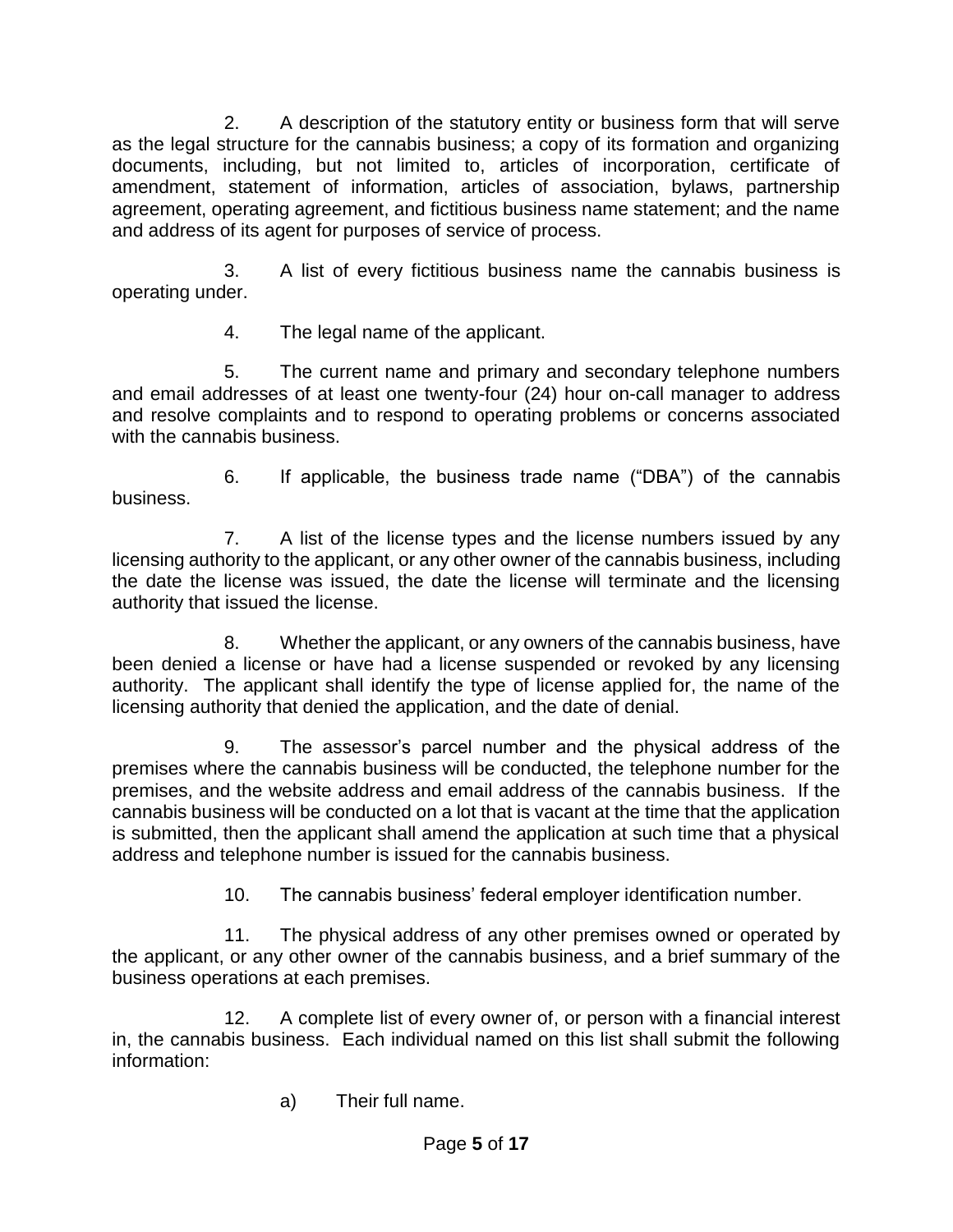b) Their title within the applicant entity, if applicable.

c) Their date of birth and place of birth.

d) Their social security number or individual taxpayer identification number.

e) Their mailing address.

f) Their home, business, or mobile telephone number and email

address.

g) Their current employer.

h) Their percentage of ownership interest held in the applicant entity, or other financial interest held in the applicant entity.

i) Whether the individual has an ownership or a financial interest in any other cannabis business licensed by a licensing authority.

j) A copy of the individual's government-issued identification that includes the name, date of birth, physical description and picture of the owner or person with a financial interest in the cannabis business.

k) A copy of the DOJ and NCIC fingerprint background check for each owner and person with a financial interest in the cannabis business procured through the Banning Police Department.

I) If applicable, a copy of any certificate of rehabilitation issued under Penal Code section 4852.01 or dismissal issued pursuant to Penal Code section 1203.4 or 1203.41.

m) If applicable, a detailed description of any suspension or revocation of a cannabis related license or sanctions for unlicensed or unlawful cannabis activity by a state or local governmental agency against the applicant, or any of its owners or persons with a financial interest in the cannabis business, or any business entity in which the applicant or any of its owners or person with a financial interest in the cannabis business was an owner or officer within the five (5) years immediately preceding the date of the application.

n) If applicable, a detailed description of any civil and/or criminal suit and/or judgment relating to unlawful cannabis activity against the applicant or any of its owners or person with a financial interest in the cannabis business, or a business entity in which the applicant or any of its owners or persons with a financial interest in the cannabis business was an owner or officer within the five (5) years immediately preceding the date of the application.

13. A copy of the applicant's application with the Bureau to operate a cannabis retailer in the City.

14. A list of all owners, managers, and employees that are authorized to carry concealed weapons.

15. A written, notarized statement from the owner of the property where the cannabis business will operate evidencing unqualified consent to the applicant operating a cannabis business on the property. The statement must specify the street address (unless the property is a vacant lot) and assessor's parcel number for the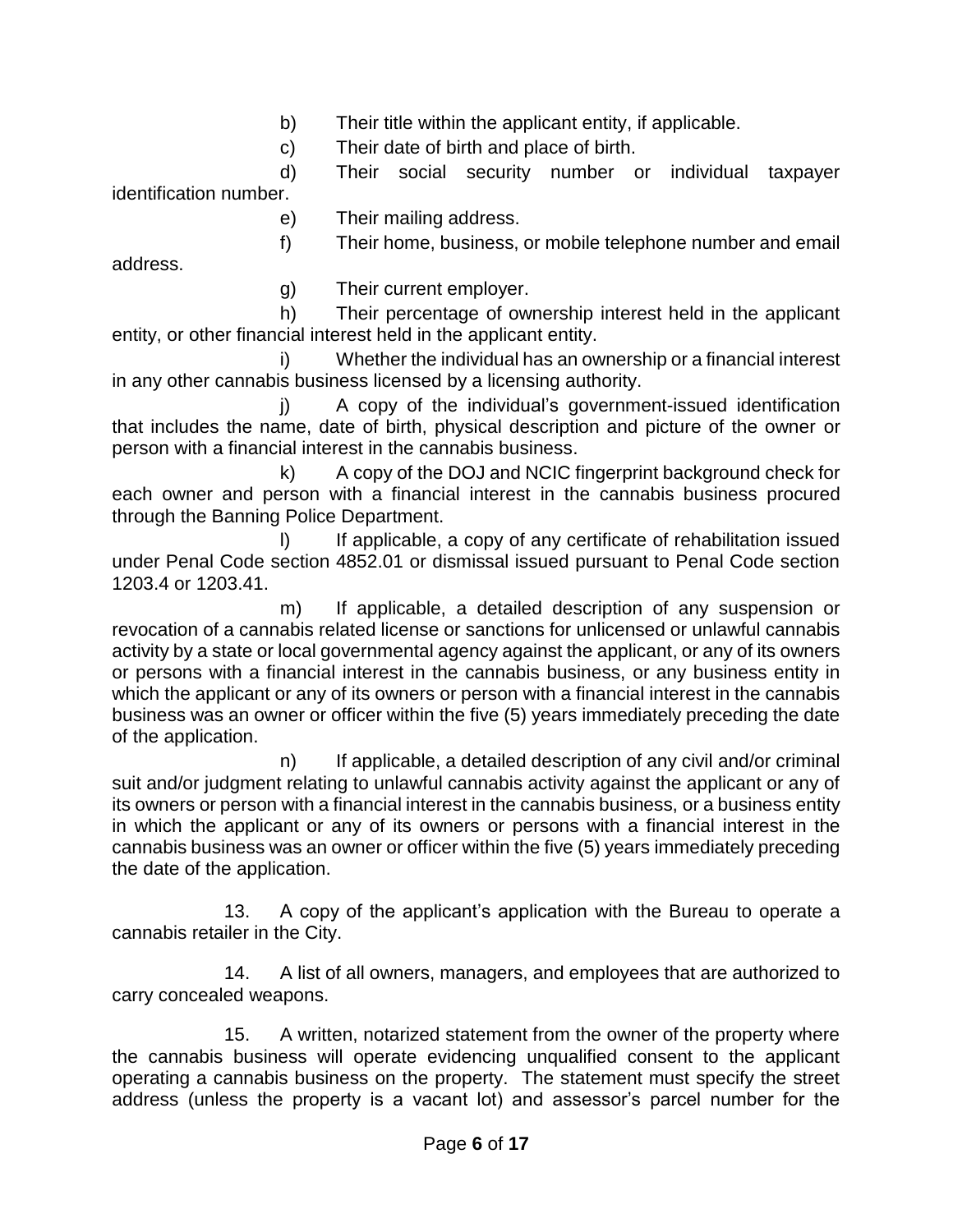premises. The statement shall also contain the name, business address, email address and telephone number of the property owner(s) (whether business entity or individual). If applicable, a copy of the rental agreement shall also be provided.

16. If the applicant is the landowner upon which the premises is located, a copy of the title or deed to the property.

17. Evidence that the cannabis business will be compliant with the location restrictions set forth in Business and Professions Code section 26054(b) and the zoning restrictions set forth in Title 17 of the Banning Municipal Code.

18. A premises diagram which meets the requirements set forth in Section 5006 of Title 16 of the California Code of Regulations, as the same may be amended from time to time.

19. The proposed hours of operation.

20. Authorization and consent for City staff and the Police Department to seek verification of the information contained within the application.

21. An agreement whereby the applicant and the cannabis business:

a) Release the City of Banning, its agents, officers, elected officials, employees and attorneys, from any and all claims, injuries, damages or liabilities of any kind arising from any repeal or amendment of this Chapter or any other provision of the Banning Municipal Code, and any arrest or prosecution of the owners, managers, agents, employees, members or volunteers of the cannabis business for violation of state or federal laws; and

b) Defend, indemnify and hold harmless the City of Banning, and its agents, officers, elected officials, employees, and attorneys from and against any and all claims or actions brought by adjacent or nearby property owners or any other parties for any damages, injuries or other liability of any kind arising from the operation of the cannabis business.

22. Attestation to the following statement: Under penalty of perjury, I hereby declare that the information contained within and submitted with the application is complete, true and accurate. I understand that a misrepresentation of fact, whether intentional or not, is cause for rejection of this application, denial of the permit, or revocation of a permit issued.

G. Nothing in this section is intended to limit the City Manager's ability to request additional information the City Manager deems necessary or relevant to determining a cannabis business' suitability for a permit. An applicant shall provide any additional information requested by the City Manager no later than seven (7) days after the request, unless otherwise specified by the City Manager.

### **5.33.040 Lottery.**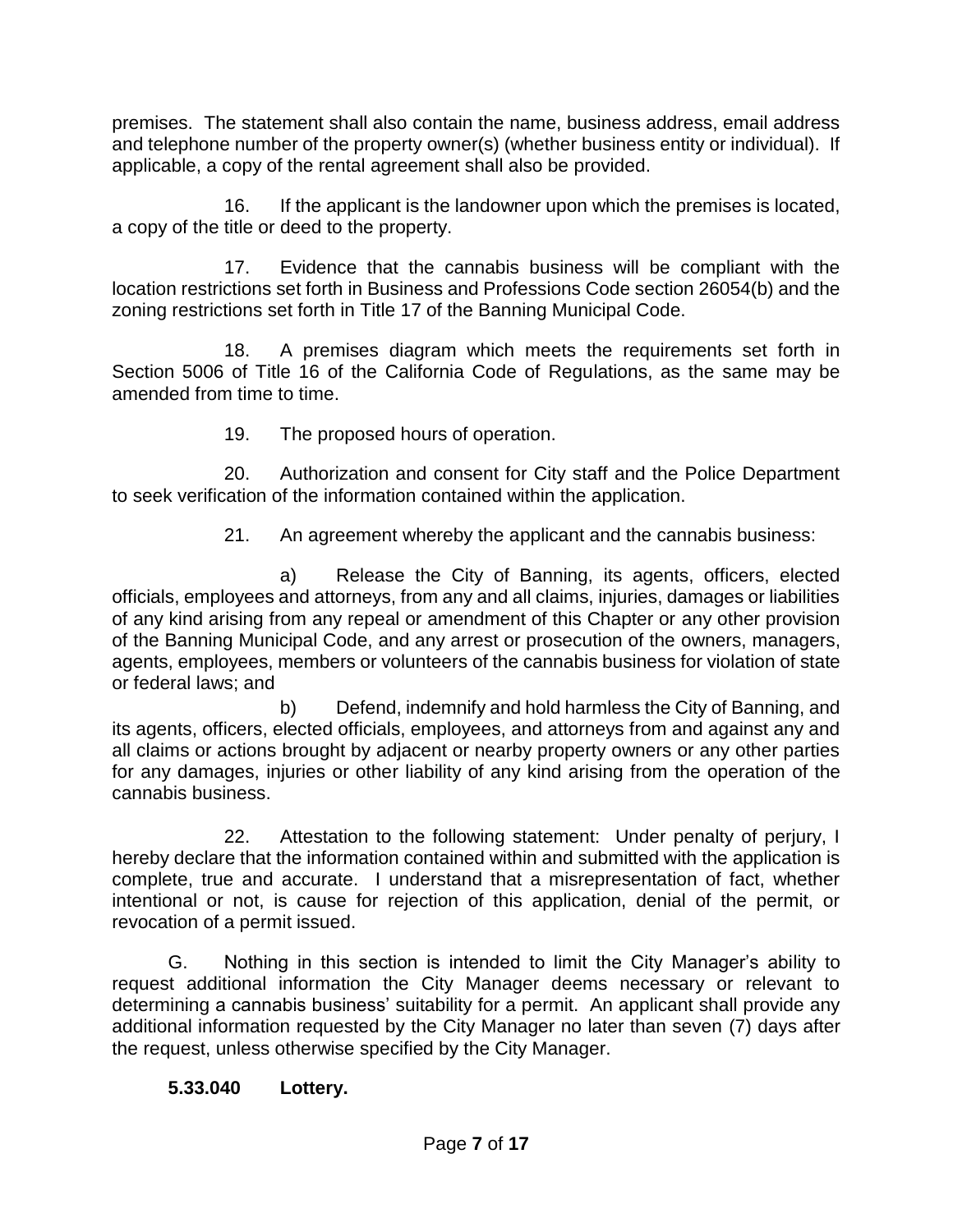A. City staff shall establish and conduct a lottery for determining which cannabis businesses will (1) be issued a cannabis regulatory permit, and (2) be eligible to apply for a cannabis conditional use permit pursuant to the provisions of Chapter 17.54.

B. The City Council shall adopt a resolution setting forth the procedures that will be followed in conducting the lottery, and the steps to be included in a schedule that will be prepared for the receipt and review of applications of cannabis retail regulatory permits. The City Manager is hereby authorized to make any necessary changes to the lottery procedures and steps to be included in the schedule as he or she deems appropriate.

### **5.33.050 Decision on Cannabis Regulatory Permit.**

A. The City Manager, in consultation with the Chief of Police, shall evaluate all completed applications that are submitted by the application deadline and determine whether the applicant can participate in the lottery. The applicant shall be ineligible to participate in the lottery, if the City Manager determines that one or more of the following conditions exist:

1. The applicant has not paid all fees required for consideration of the application.

2. The application is incomplete, filed late, or is otherwise not responsive to the requirements of this Chapter.

3. The application contains a false or misleading statement or omission of a material fact.

4. The applicant, or any owner or person with a financial interest in the cannabis business, is not at least twenty-one (21) years old.

5. The applicant, or any owner or person with a financial interest in the cannabis business, has unpaid and overdue administrative penalties imposed for violations of the Banning Municipal Code.

6. The applicant, or any owner or person with a financial interest in the cannabis business, has an unpaid civil judgment imposed for violation(s) of the Banning Municipal Code.

7. The applicant, or any owner or person with a financial interest in the cannabis business is delinquent on any fee, charge for service or tax levied by the State of California or the City.

8. The applicant, or any owner or person with a financial interest in the cannabis business, has, within the five (5) years preceding the date the application is filed with the Community Development Director, been (1) convicted of engaging in unlawful commercial cannabis activity, (2) issued an uncontested administrative citation by a city, county, or city and county for engaging in unlawful cannabis-related activity, or (3) been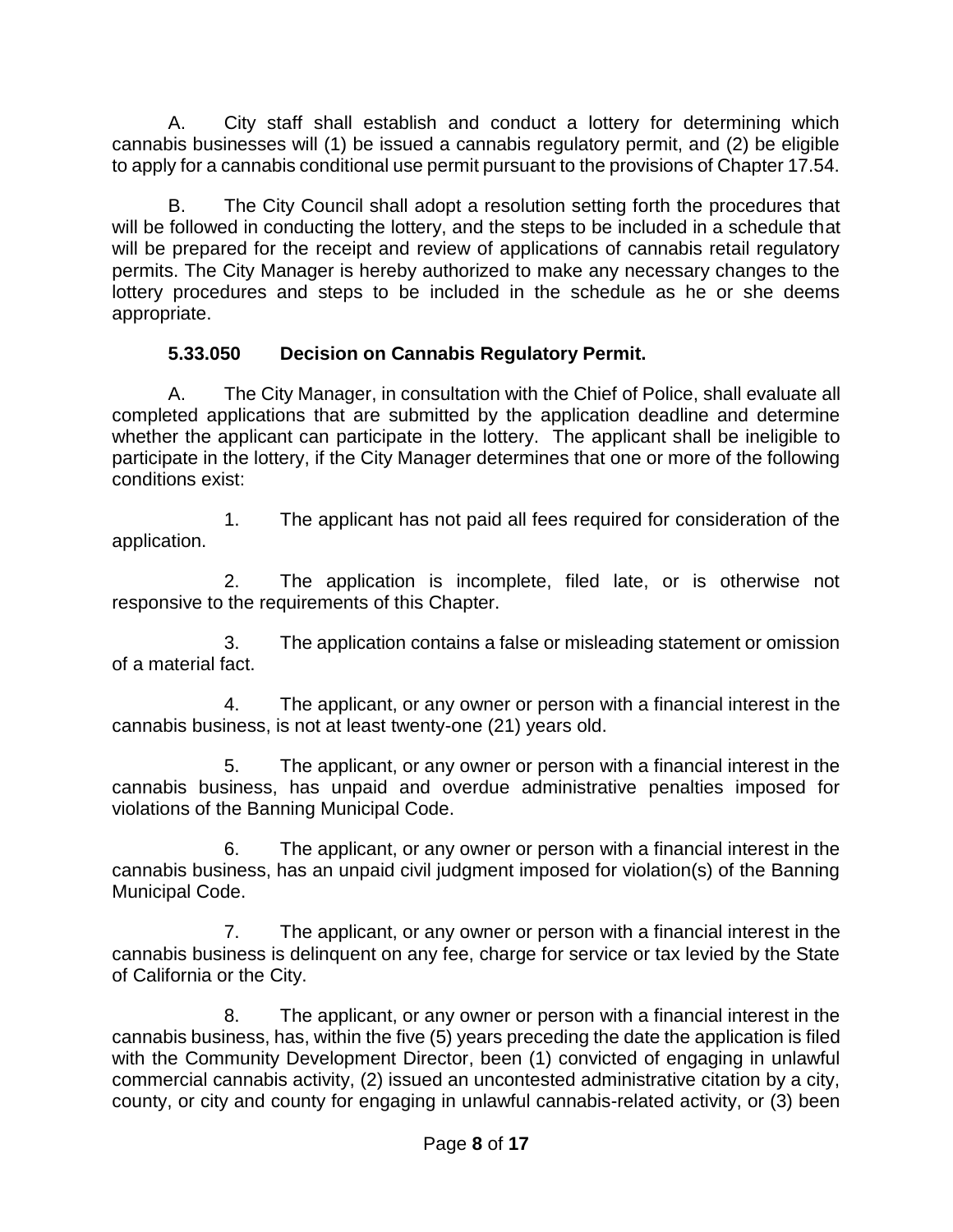the subject of a lawsuit for engaging in unlawful cannabis-related activity in which the applicant or owner was not the prevailing party.

9. The applicant, or any owner or person with a financial interest in the cannabis business, has been denied a license or permit or other authorization to engage in commercial cannabis activity by a state or local licensing or permitting authority, for any reason other than the fact that the applicant was not selected for a limited number of licenses or permits, but would have otherwise qualified to obtain the license or permit.

10. The applicant, or any owner or person with a financial interest in the cannabis business is employed by the City's police department or the City's Community Development Department.

11. The applicant, or any of owner or persons with a financial interest in the cannabis business, has been convicted of any crime set forth in Business and Professions Code section 26057(b)(4), Fish and Game Code sections 12025 or 12025.1, Penal Code section 186.22 or any other offense which is substantially related to the qualifications, functions, or duties of the cannabis business for which the application is made. In determining whether such offense is "substantially related," the City Manager shall consult with the City Attorney and thereafter apply the analysis set forth in section 5017 of Title 16 of the California Code of Regulations, as the same may be amended from time to time.

12. The premises or the operation of the applicant's cannabis business, as described in its application, would fail to comply with any provision of the Banning Municipal Code, or any state law or regulation.

13. Operation of the cannabis business in the manner proposed poses a threat to the public health, safety or welfare, or violates any provision of this Chapter.

B. If none of the above-referenced conditions exist, the City Manager, or his or her designee, shall notify the applicant that the cannabis business is eligible to participate in the lottery. If any of the above-referenced conditions exist, the City Manager shall notify the applicant that the cannabis business has been denied the opportunity to participate in the lottery and has been denied a cannabis regulatory permit. Any notice of denial shall set forth the reasons of denial and advise the applicant of the right to contest the denial pursuant to the procedures set forth in Section 5.33.060.

C. Within seven (7) business days of the lottery being conducted, the City Manager, or his or her designee, shall issue a cannabis regulatory permit to the first three (3) retailers that were selected in the lottery and shall notify the applicants that they are eligible to apply for a cannabis conditional use permit. The applicants that were not the first three (3) retailers selected in the lottery will be placed on a waiting list in the order that they were selected in the lottery. These applicants will not be issued or denied a permit, but rather will remain on the waiting list in the event that an additional spot opens up to obtain a cannabis regulatory permit.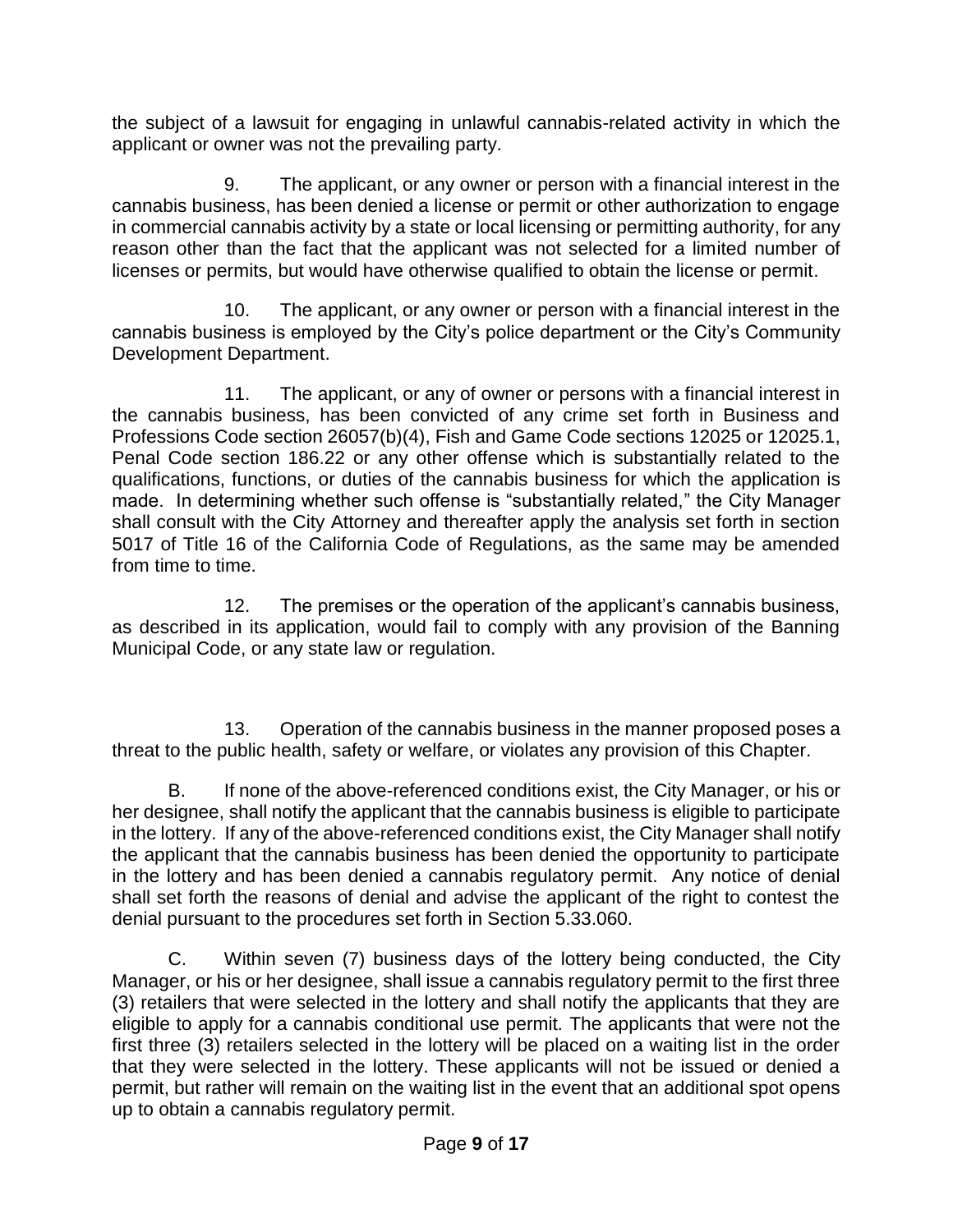D. If a cannabis regulatory permit is issued to an applicant, but a cannabis retailer conditional use permit pursuant to Chapter 17.54 is not approved within one year from the issuance of a permit under this Chapter, the permit issued under this Chapter shall be void.

### **5.33.060 Lottery Appeals.**

A. If an applicant is denied the opportunity to participate in the lottery due to the applicant's failure to submit a complete application by the required deadline, failure to satisfy the criteria for issuance of a permit, or for any other reason, the applicant may appeal this decision in writing. The written appeal shall be filed with the Community Development Department, by the deadline set forth in a resolution adopted by the City Council, and shall be accompanied by an appeal fee. After the deadline to appeal has passed, the decision to deny the cannabis regulatory permit shall be deemed final, and may no longer be appealed.

B. In the event an appeal is timely filed, the lottery shall not be conducted until the appeal is heard. Upon receipt of a timely appeal, the Community Development Director shall make arrangements for the selection of a hearing officer to conduct the appeal hearing. Not less than seven (7) days prior to the appeal hearing, the Community Development Director shall notify the City Manager, Chief of Police, and the appellant of either: (1) the name of the administrative law judgment who will serve as the hearing office, (2) the names of three qualified attorneys or retired Superior Court or Appellate Court judges submitted to the Community Development Department by a reputable firm providing mediators and arbitrators to serve as a panel from which the hearing officer will be selected, or (3) any other option determined by the City to serve as a fair and impartial process to hear the appeal. The City shall decide which of the three options specified above will be used for the appeal, and the Community Development Director shall notify the City Manager, Chief of Police, and appellant of the option that will be used. If the second option is selected by the City, then within three (3) days of the date of mailing the notice of the available panel, the City Manager, Chief of Police, or the appellant may notify the Community Development Director in writing that he or she elects to remove one of the three potential hearing officers. The Community Development Director shall then request the mediation and arbitration firm to select one of the remaining names on the list as the designated hearing officer for the appeal hearing. The hearing officer shall be fair and impartial and shall have no bias for or against the City Manager, Chief of Police, or the appellant.

C. At the appeal hearing, the hearing officer shall receive oral and written evidence from the City Manager and the appellant. The hearing officer shall have authority to administer oaths to those persons who will provide oral testimony. The evidence presented need not comply with the strict rules of evidence set forth in the California Evidence Code but shall be the type of evidence upon which reasonable and prudent people rely upon in the conduct of serious affairs. The hearing officer shall have broad authority to control the proceedings and to provide for cross examination of witness in a fair and impartial manner. The City Manager shall have the burden of proof to establish by clear and convincing evidence the facts upon which his or her decision is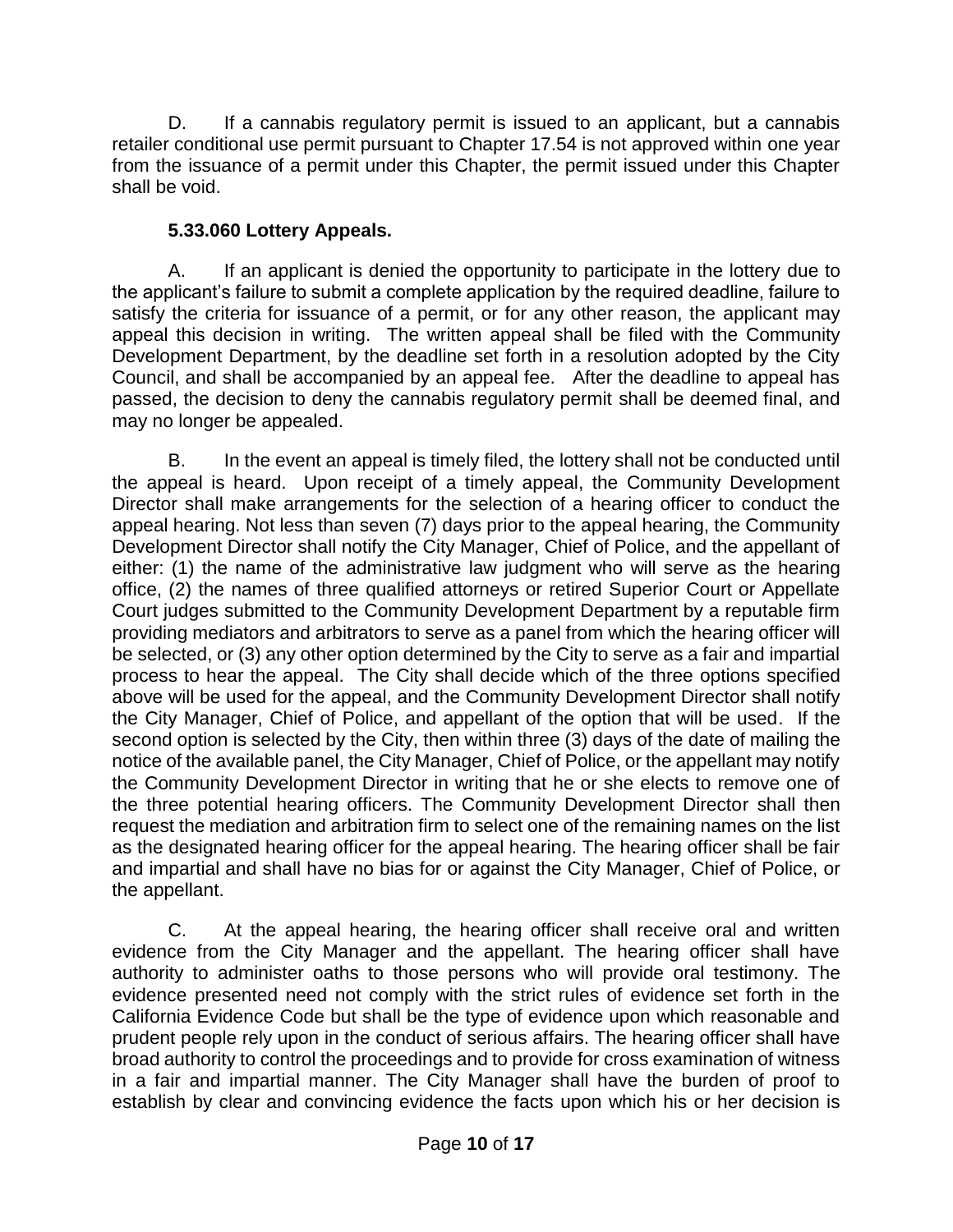based. The appeal hearing shall be recorded by audio recording. Any party may, at its sole cost and expense, utilize the services of a certified court reporter to prepare the verbatim record of the hearing. If a court reporter is used, the transcript prepared shall be made available for purchase to both parties. The hearing officer may continue the appeal hearing from time to time, but only upon written motion of a party showing good cause for the continuance.

D. The hearing officer may uphold or reverse the decision of the City Manager. Within seven (7) days of the conclusion of the appeal hearing, the hearing officer shall render his or her decision and make written findings supporting the decision. He or she shall send the decision to the Community Development Director. Upon receipt of the hearing officer's decision, the Community Development Director shall send a copy of it to the City Manager and the appellant, along with a proof of mailing. The hearing officer's decision shall be final.

# **5.33.070 City Manager Authority.**

A. The City Manager is authorized to adopt policies, rules, and procedures to implement and interpret this Chapter, and is further authorized to waive any requirements set forth in this Chapter so long as the requirement being waived is applied equally to all applicants.

B. Upon approval of a permit or renewal of a permit, the City Manager may impose conditions in excess of the requirements set forth in this Chapter including, but not limited to, conditions relating to the operation of any cannabis business and restrictions relating to the deployment or use of the types of equipment used on the premises.

C. During the term of any permit, the City Manager may impose additional conditions on a permit when reasonably necessary to abate a violation of the Banning Municipal Code or to protect the public health, safety or welfare.

D. Review of any decision by the City Manager to impose additional conditions on a permit pursuant to this section shall be pursuant to Section 5.33.130.

# **5.33.080 Cannabis Regulatory Permit Renewal.**

A. To renew a permit, a completed permit renewal form, payment of the permit renewal application fee, payment of the permit fee, and, if applicable, the late fee required by subsection D of this section shall be received by the City no earlier than sixty (60) calendar days before the expiration of the permit and no later than 5:00 p.m. on the last business day before the expiration of the permit. Failure to receive a notice for permit renewal does not relieve a permittee of the obligation to renew all permits as required.

B. An application for a permit renewal shall contain the following:

1. The name of the permittee. For a permittee who is a business entity, the permittee shall provide the legal business name of the applicant.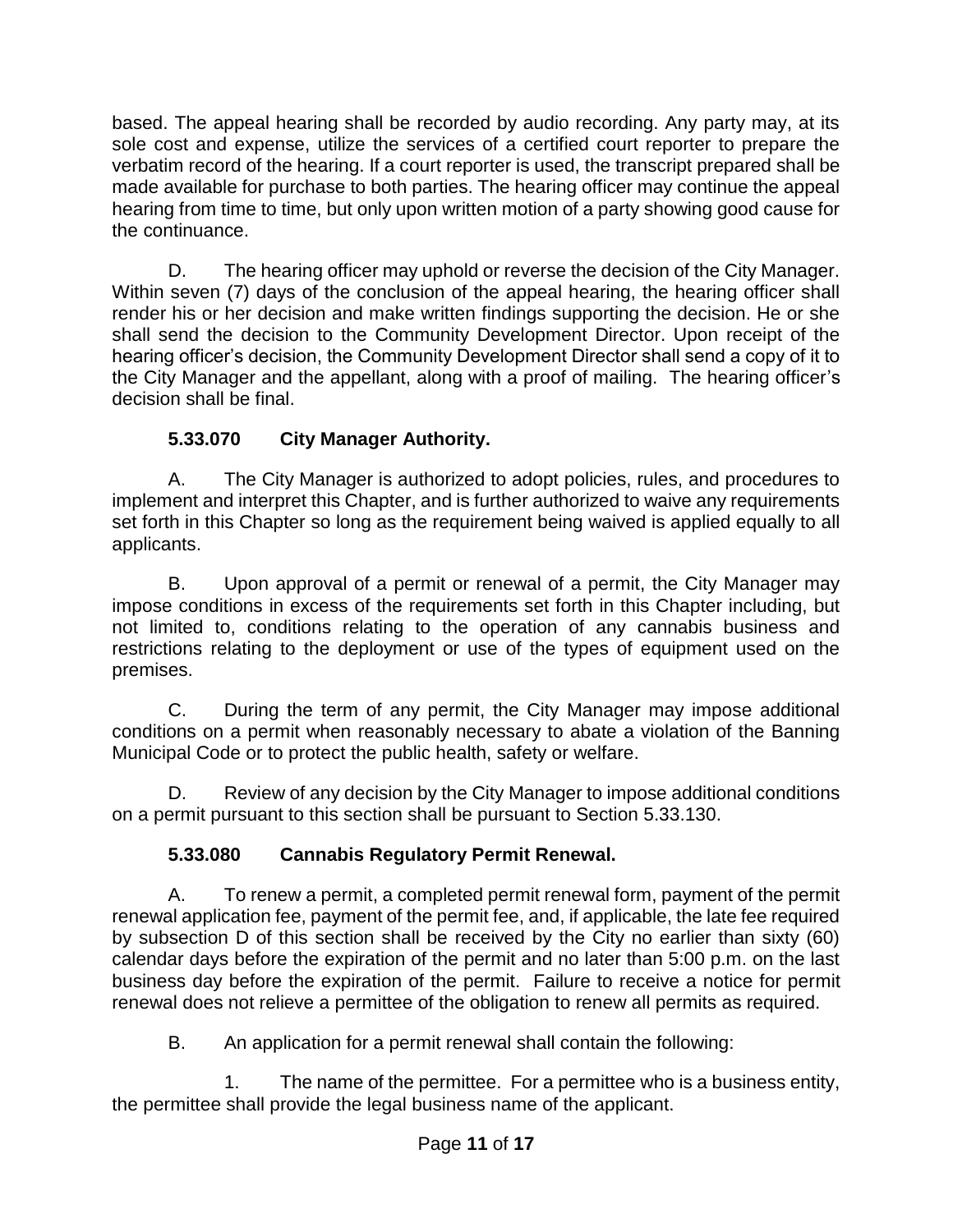- 2. The permit number and expiration date.
- 3. The permittee's address of record and premises address.

4. An attestation that all information provided to the City in the original application for a permit is accurate and current.

C. In the event the permit is not renewed prior to the expiration date, the permittee shall not engage in commercial cannabis activity until the permit is renewed.

D. A permittee may submit a permit renewal application up to thirty (30) calendar days after the permit expires. In addition to the application fee for renewal of the permit, the permittee submitting a renewal application pursuant to this subsection shall pay a late fee in an amount established by resolution of the City Council. The payment of a late fee shall not be grounds for a defense against prosecution or enforcement of the Banning Municipal Code on the basis that the permittee operated a cannabis business without a valid or unexpired permit nor shall it be considered as a setoff to any assessment, fine, penalty or recoupment of costs of enforcement attributable to said violation.

E. The City Manager, in consultation with the Chief of Police, shall evaluate the renewal application and determine whether to renew the permit based on the criteria set forth in Section 5.33.050. In addition, the City Manager, in consultation with the Chief of Police, shall evaluate whether the premises is substantially different from the diagram submitted by the applicant, in that the size, layout, location of common entryways, doorways or passage ways, means of public entry or exit, or limited access areas within the premises is not the same. If the premises is substantially different, the City Manager may deny the renewal application. Review of any decision by the City Manager to deny a request to renew a permit shall be pursuant to Section 5.33.130.

### **5.33.090 Premises.**

A. A permittee shall not, without the prior written approval of the City Manager, make a physical change, alteration, or modification of the premises that alters the premises or the use of the premises from the premises diagram filed with the permit application. Material or substantial changes, alterations or modifications requiring approval include, but are not limited to, the removal, creation, or relocation of a common entryway, doorway, passage, or a means of public entry or exit, when such common entryway, doorway or passage alters or changes limited-access areas within the premises.

B. A permittee whose premises is to be materially or substantially changed, modified, or altered is responsible for filing a request for premises modification with the City Manager. The request shall be in writing and include:

1. A new premises diagram that conforms to the requirements set forth in Section 5006 of Title 16 of the California Code of Regulations.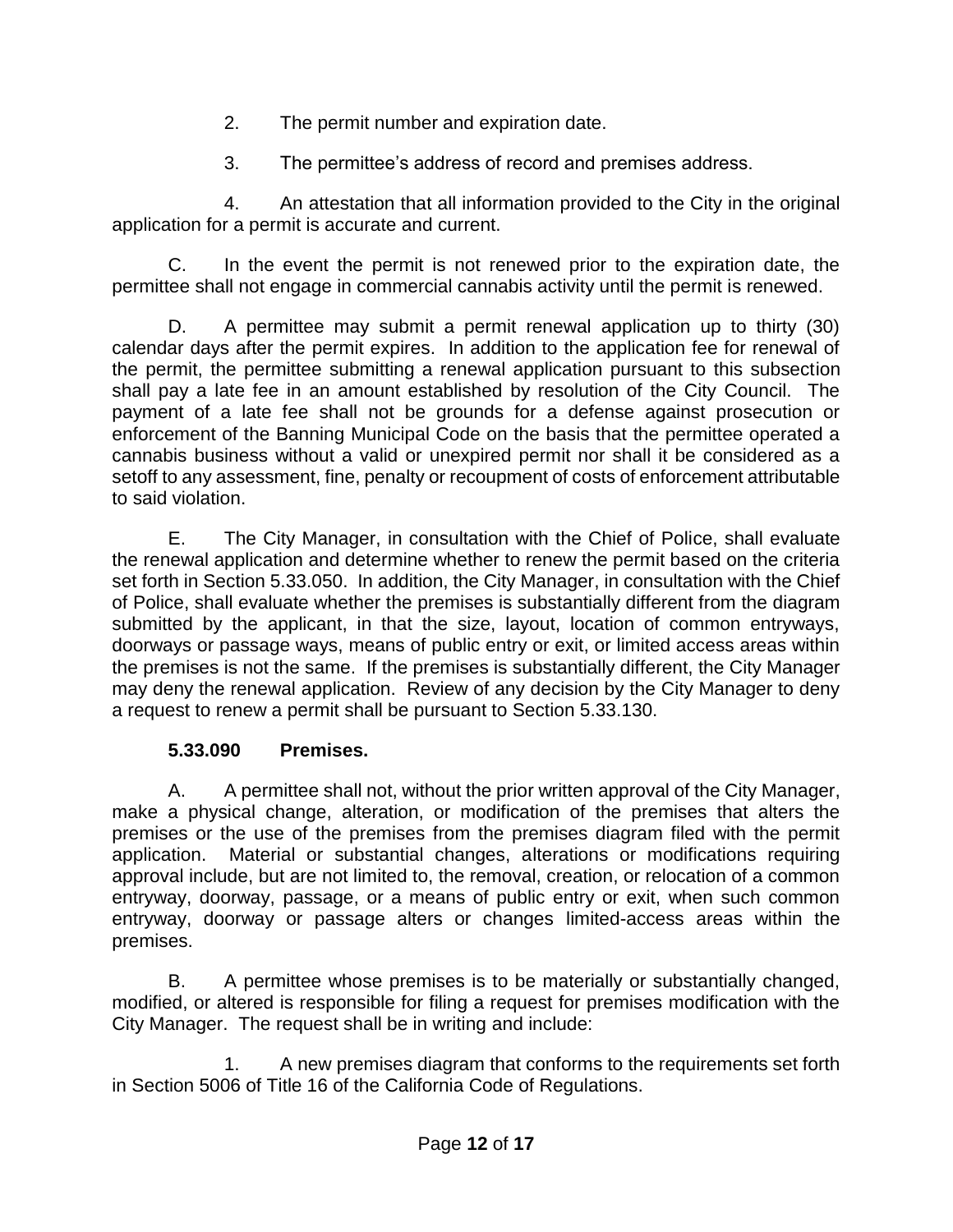2. A fee in an amount to be established by resolution of the City Council.

3. Any additional documentation or information that the City Manager deems necessary to consider the request.

C. A permittee shall not sublet the premises.

## **5.33.100 Notification of Criminal, Civil or Administrative Action.**

A. A permittee shall ensure that the City Manager is notified in writing of the criminal conviction of a permittee, owner, or employee or when a permittee, owner, or employee has been charged with a criminal offense. Notice shall either be by mail or electronic mail and shall occur within forty-eight (48) hours of the conviction or charge. The written notification shall include the date of conviction or charge, the court docket number, the name of the court in which the permittee was convicted or charged, and the specific offense(s) for which the permittee was convicted or charged.

B. A permittee shall ensure that the City Manager is notified in writing of a civil penalty or judgment rendered against the permittee or any owner either by mail or electronic mail, within forty-eight (48) hours of delivery of the verdict or entry of judgment, whichever is earlier. The written notification shall include the date of verdict or entry of judgment, the court docket number, the name of the court in which the matter was adjudicated, and a description of the civil penalty or judgment rendered against the permittee.

C. A permittee shall ensure that the City Manager is notified in writing of the revocation or suspension of a license or other authorization for a cannabis business issued by a licensing authority within forty-eight (48) hours of receiving notice of the revocation. The written notification shall include the name of the licensing authority involved, a written explanation of the proceeding or enforcement action, and the specific violation(s) that led to revocation or suspension.

### **5.33.110 Notification of Theft, Loss, or Criminal Activity.**

A. A permittee shall notify the City Manager and the Chief of Police within twenty-four (24) hours of discovery of any of the following situations:

1. The permittee discovers a significant discrepancy in its inventory.

2. The permittee becomes aware of, or has reason to suspect, diversion, theft, loss or any other criminal activity pertaining to the operations of the permittee by any owner, person with a financial interest in the cannabis business, employee, agent or volunteer of the cannabis business or by any third party.

3. The permittee becomes aware of, or has reason to suspect, any breach of security.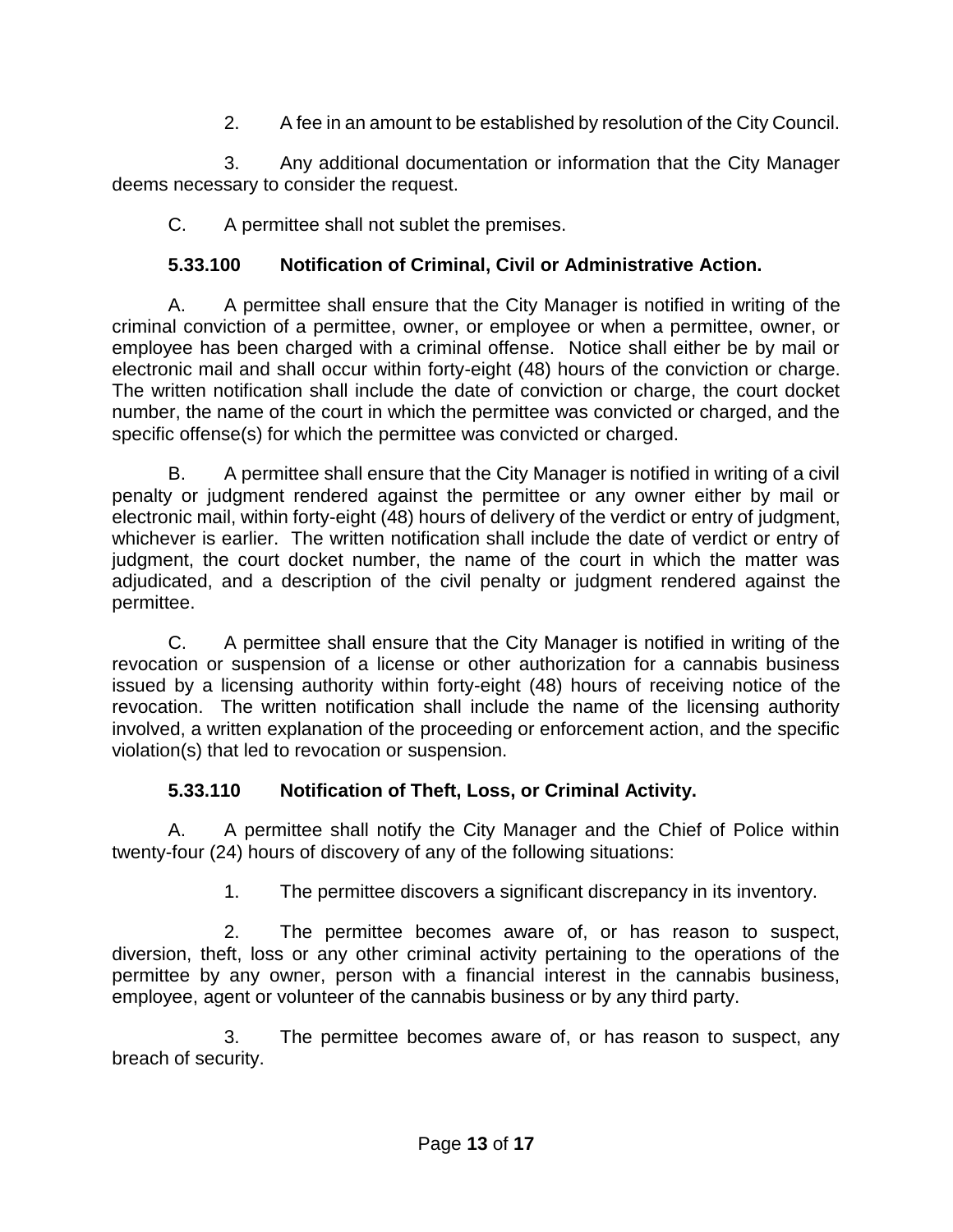B. The notification required by this Section shall be in writing and include the date and time of discovery of the occurrence of the theft or loss, the date of the occurrence of the theft or loss and a description of the incident including, when applicable, the items that were taken or lost.

### **5.33.120 Suspending, Modifying, or Revoking Permits.**

A. The City Manager may suspend, modify, further condition or revoke any permit pursuant to the provisions of this Chapter for any of the following reasons:

1. The permittee, or any of its owners, has violated a term or condition of its permit issued pursuant to this Chapter or a term or condition of a license issued by a licensing authority.

2. The permittee, or any of its owners, has violated the Banning Municipal Code or the laws or regulations of the state.

3. The permittee or any other person performed work as an employee or volunteer or acquired a financial interest in the applicant as an owner without first undergoing fingerprinting and a DOJ/NCIC background check.

4. The permittee failed to pay a fine or administrative penalty when due.

5. The permittee failed to take reasonable steps, as defined in Section 5808 of Title 16 of the California Code of Regulations, as the same may be amended from time to time, to correct nuisance conditions on the premises, including the immediately adjacent area that is owned, leased, or occupied by the permittee, within a reasonable time after receipt of notice to abate the condition.

6. The permittee knowingly engaged in the illegal sale, or negotiations for the sale, of controlled substances, as defined in Section 5805 of Title 16 of the California Code of Regulations, upon the premises. Successive sale, or negotiations for sale, over any continuous period of time shall be deemed evidence of permission.

B. A permittee whose permit has been suspended shall conspicuously display a notice on the exterior of the permittee's premises for the duration of the suspension, and ensure that the notice remains continuously in place for the time specified. The notice shall be in at least twenty-four (24) point type and provide as follows:

### **NOTICE OF SUSPENSION**

THE CANNABIS RETAILER REGULATORY PERMIT ISSUED FOR THIS PREMISES HAS BEEN SUSPENDED FOR VIOLATION OF THE BANNING MUNICIPAL CODE

C. A permittee whose permit has been revoked shall conspicuously display a notice on the exterior of the premises indicating that the permit has been revoked. The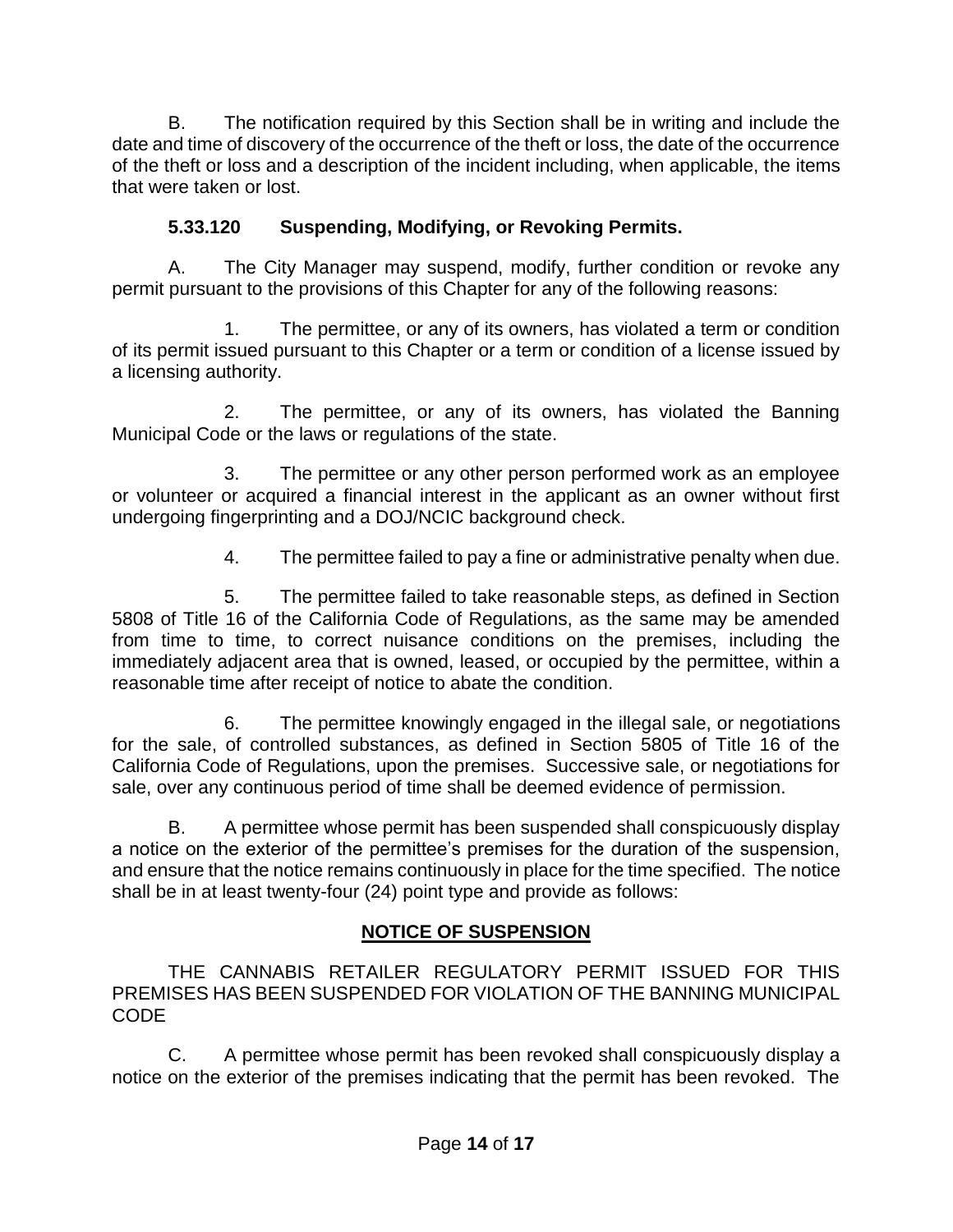notice shall remain continuously on the premises for at least fifteen (15) calendar days. The notice shall be in at least twenty-four (24) point type and provide as follows:

### **NOTICE OF REVOCATION**

THE CANNABIS RETAILER REGULATORY PERMIT ISSUED FOR THIS PREMISES HAS BEEN REVOKED FOR VIOLATION OF THE BANNING MUNICIPAL CODE

D. Action taken by the City Manager with respect to the suspension, modification, or revocation of a cannabis regulatory permit shall be final and conclusive. Any permit aggrieved by the suspension, modification or revocation of a cannabis regulatory permit may obtain review of such decision by appeal to the City Council pursuant to Section 5.33.130.

### **5.33.130 Initiation of Discipline and Appeals.**

A. The City Manager may initiate suspension or revocation proceedings or impose additional conditions on a permittee by sending written notice to the permittee of the disciplinary action and grounds for the action by certified mail return receipt requested, to the permittee's business address, as set forth in the permit. The notice shall inform the permittee of its right to appeal the determination of the City Manager by sending written notice of appeal and the grounds for such appeal to the City Manager no later than ten (10) calendar days after the date in which the notice of suspension, revocation or intention to impose additional conditions was mailed. Failure to timely appeal shall result in a forfeiture of the right of appeal, and the determination of the City Manager shall be final.

B. If an application for a permit renewal was denied by the City Manager, or the City Manager revokes or suspends a cannabis regulatory permit, the applicant shall have ten (10) calendar days from the date the notice of the disposition was deposited in the mail within which to appeal the City Manager's decision to the City Council. If the tenth calendar day falls on a day the City is closed, the time shall be extended to the next business day.

C. The appeal shall be submitted in writing to the City Clerk. Upon receipt of a timely notice of appeal that is accompanied by the appropriate filing fee in an amount set by resolution of the City Council; the City Clerk shall set the matter for hearing. Unless continued for good cause demonstrated, appeals shall be heard by the City Council within sixty (60) calendar days of the date notice of appeal was received by the Clerk. If an appeal is timely and properly filed together with the filling fee, any suspension or revocation is stayed during the pendency of the appeal.

D. If the appeal is timely and properly filed together with the filing fee, the City Clerk shall mail notice of the date, time and place of a hearing before the City Council to the applicant at least ten (10) days prior to the hearing. The hearing shall be commenced at the earliest possible date authorized by law.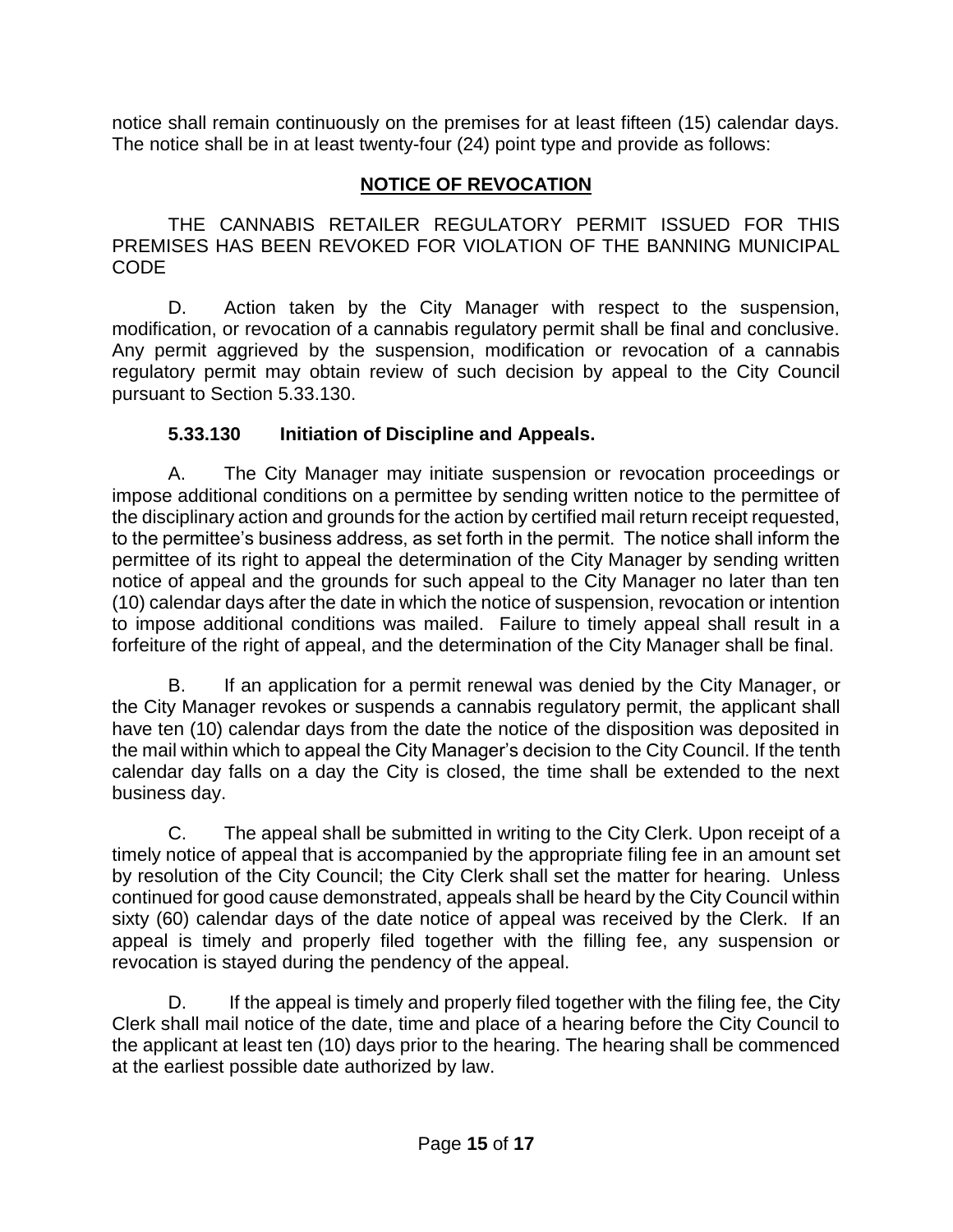E. After considering all of the testimony and evidence submitted at said hearing, the City Council shall decide the appeal based upon a preponderance of the evidence and issue written findings of fact no later than ten (10) days after the hearing. Hearings before the City Council shall not be bound by formal rules of evidence. Hearsay evidence may be received; however, in no event shall a decision be based solely on hearsay evidence.

F. Within five (5) business days after the City Council acts on the appeal, the City Clerk shall send to the applicant, by certified mail, return receipt requested, written notice of the disposition of the appeal.

G. Any permittee aggrieved by the decision of the City Council may obtain review of the order within ninety (90) days of notice by filing with the Riverside County Superior Court a petition for review pursuant to California Code of Civil Procedure section 1094.5. For purposes of this subsection, notice shall be the date that the decision of the City Council is mailed by first-class mail, postage prepaid, with a certificate of mailing.

#### **5.33.140 Non-Disciplinary Modification of Cannabis Regulatory Permit.**

A. The City Manager may eliminate, modify or add to any condition imposed on a permittee. The elimination of a condition or conditions may only be approved by the City Manager when he or she deems the condition not be necessary to protect the health, safety or welfare of the public. The modification or addition of conditions may be approved by the City Manager when he or she deems such action reasonably necessary to protect the health, safety or welfare of the public or to otherwise secure compliance with the requirements set forth in the Banning Municipal Code. The action taken on the permit and the grounds for such action shall be made in writing and sent by certified mail return receipt requested to the permittee's business address, as set forth in the permit.

B. The action by the City Manager taken pursuant to this Section may be made in conjunction with disciplinary action, in lieu of disciplinary action, or independent of disciplinary action.

C. Any person aggrieved by the action of the City Manager may appeal the decision pursuant to the procedures set forth in Section 5.33.130.

### **5.33.150 Notification of Changes.**

A. A permittee shall notify the City Manager in writing within ten (10) calendar days of any change to any item listed in the application. The notification shall be signed by an owner.

B. No person or entity may gain a financial interest in the permittee if said person or entity is determined by the City Manager to have a disqualifying conviction within the meaning of Business and Professions Code section 26057 or is otherwise barred by reason of this Chapter.